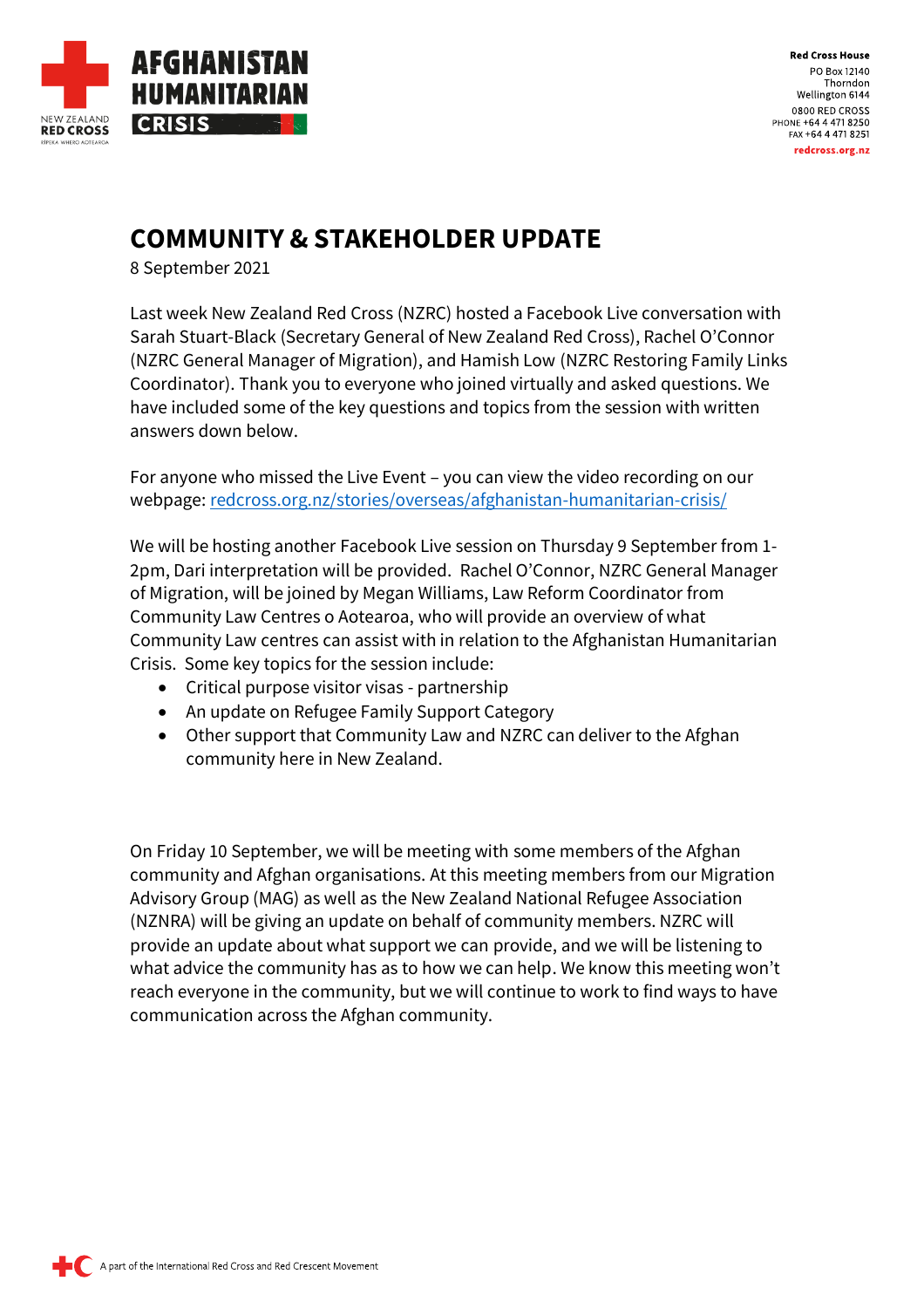

### **New Zealand Red Cross actions in the past week:**

- The Restoring Family Links service has received 20 enquiries over the past week, including three enquiries directly from Afghanistan. For family members in New Zealand, advice has been provided on avenues for support. Tracing requests have been sent to International Committee of the Red Cross (ICRC) Kabul where appropriate.
- We have been sourcing donations of both cash and non-cash items to be prepared to offer support when people arrive in the community.
- We delivered items to Immigration NZ for the evacuees including phone chargers and equipment for the children. At the moment no other donations are required.
- We have kept our website updated with translated information.
- We ran a Facebook live session to provide both domestic and international updates.
- Our Secretary General attended an international call with other Red Cross national societies around the world, including those working in Afghanistan. This information is used to share with community here in New Zealand and shapes our conversations with Government.
- We have undertaken a small number of media requests where we have highlighted the message that we will need kiwis to support and welcome any new arrivals.
- We have provided Psychosocial Peer Support to Red Cross people who have close connections in Afghanistan. As with many refugee settlement organisations we have numerous staff who are directly affected by events in Afghanistan. We need to look after our people so they can help others in the community.
- On Friday, we met with a representative of Community Law Centres of Aotearoa to determine how we can support their efforts to keep the community both connected and informed.

### **Latest News Update**

• Community advocates within New Zealand continue to seek a government decision on welcoming an emergency intake of Afghan nationals as refugees. For more see ['This is a humanitarian crisis. New Zealand has the capacity to](https://www.rnz.co.nz/national/programmes/voices/audio/2018810925/this-is-a-humanitarian-crisis-new-zealand-has-the-capacity-to-accommodate-more-afghans-in-aotearoa)  [accommodate more' -](https://www.rnz.co.nz/national/programmes/voices/audio/2018810925/this-is-a-humanitarian-crisis-new-zealand-has-the-capacity-to-accommodate-more-afghans-in-aotearoa) Afghans in Aotearoa (Monday 6 September)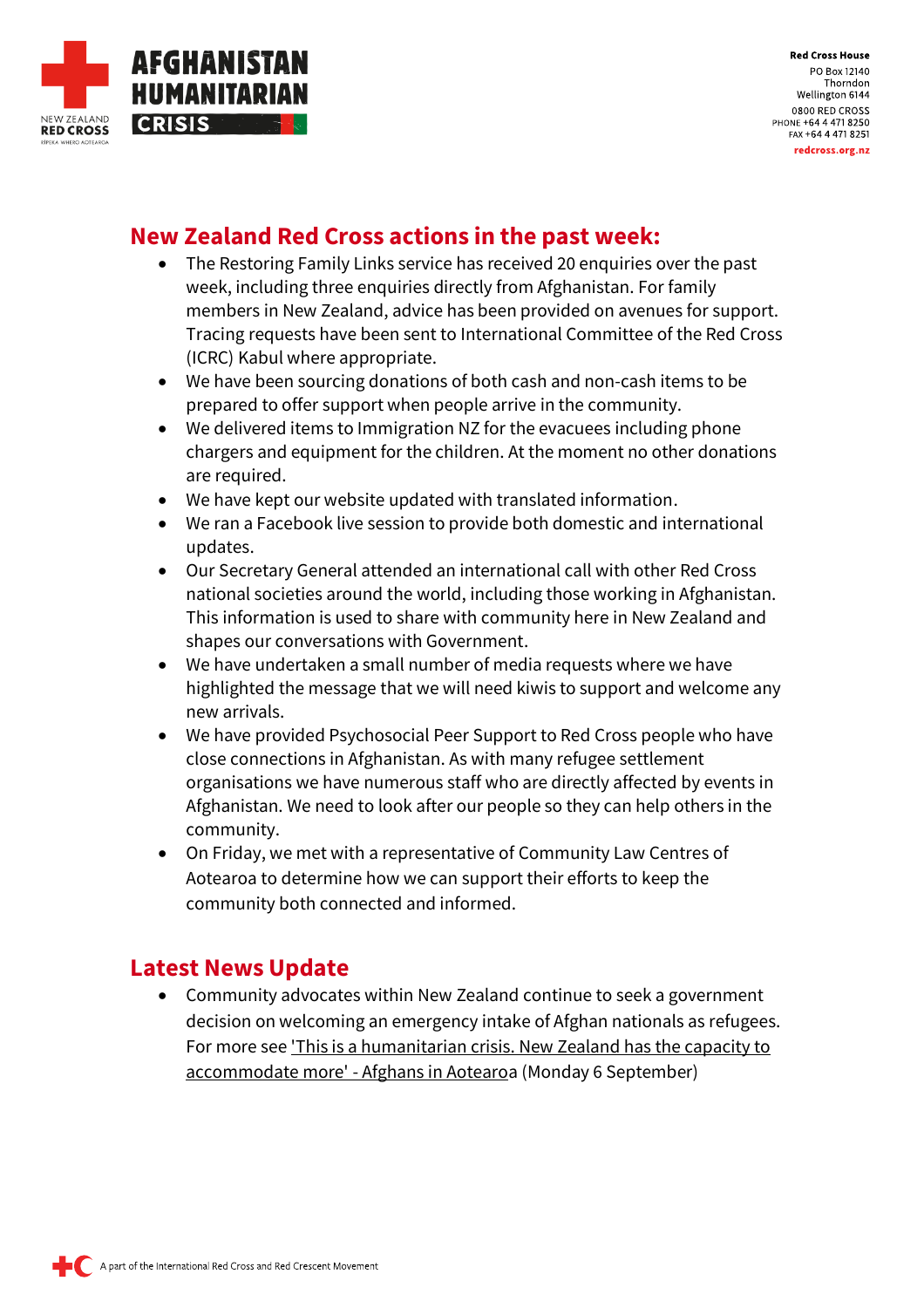

- The United Nations is responding to the crisis by seeking large scale donations from members to prevent a humanitarian crisis. For more see UN [plans aid conference to raise funds for](https://www.rnz.co.nz/news/world/450774/un-plans-aid-conference-to-raise-funds-for-afghanistan) Afghanistan - (Saturday 4 September)
- Former Prime Minister Helen Clark and others have pushed for both more aid for Afghanistan and suggests the public keep contacting MPs to seek these commitments. For more see [Former PM Helen Clark calls on public to](https://www.rnz.co.nz/national/programmes/morningreport/audio/2018810878/former-pm-helen-clark-calls-on-public-to-pressure-mps-about-afghanistan)  [pressure MPs about Afghanistan](https://www.rnz.co.nz/national/programmes/morningreport/audio/2018810878/former-pm-helen-clark-calls-on-public-to-pressure-mps-about-afghanistan) (Friday 3 September)

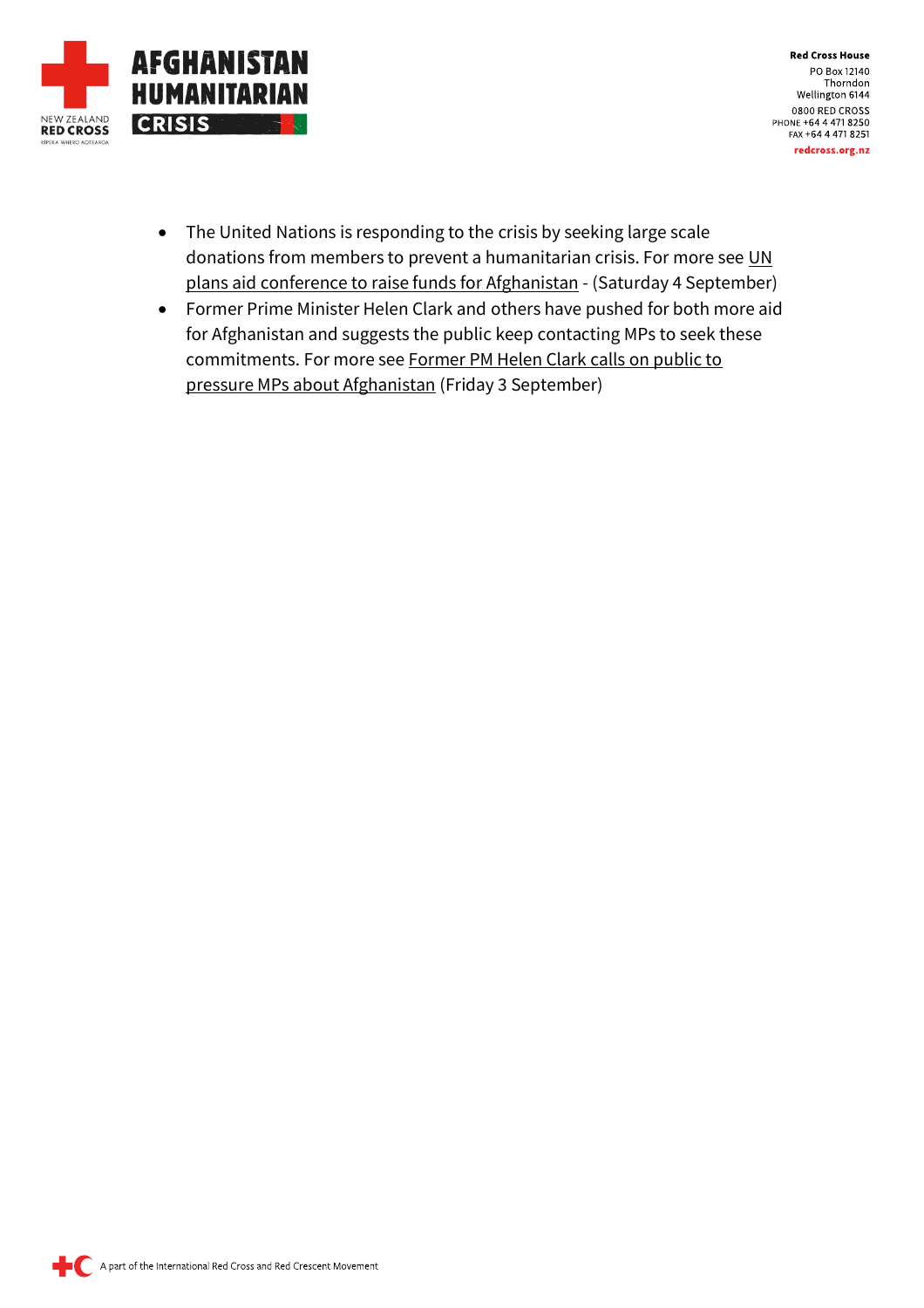

#### **Key Questions & Answers**

#### **TOPIC 1 – Evacuees from Afghanistan & Family Remaining in Afghanistan**

**QUESTION**: Is there anything New Zealand Red Cross can do to help bring people from Afghanistan to New Zealand?

**ANSWER:** New Zealand Red Cross cannot influence decisions made by Immigration New Zealand on individual visa applications or the immigration status of individuals or families. New Zealand Red Cross is also not involved with the evacuation mission led by the New Zealand Defence Force and can therefore not assist in bringing individuals or families to New Zealand from Afghanistan.

However, our organisational mission is to improve the lives of vulnerable people by mobilizing the power of humanity and enhancing community resilience. As part of this work, we advocate regularly on behalf of vulnerable people including vulnerable migrants and refugees. We will continue to listen to Afghan community needs and concerns in relation to the unfolding humanitarian crisis and advocate where and when possible with relevant stakeholders and government agencies.

**QUESTION:** If New Zealand Red Cross cannot help bring individuals from Afghanistan to New Zealand, what support can NZRC provide?

**ANSWER**: As the primary provider of community refugee settlement programmes in Aotearoa New Zealand and as requested by the New Zealand Government, New Zealand Red Cross is ready and able to provide resettlement support to newly arrived evacuees from Afghanistan. We have already been asked to provide material goods to evacuees as people start to arrive in the country.

NZRC has also launched a special appeal to assist people impacted by this crisis. Donations made to th[e Afghanistan Humanitarian Crisis Appeal](https://www.redcross.org.nz/donate/afghanistan-humanitarian-crisis/) will go to where the need is greatest, whether that be helping evacuees from Afghanistan settle into Aotearoa New Zealand, or on the ground in Afghanistan, where the International Committee of the Red Cross (ICRC),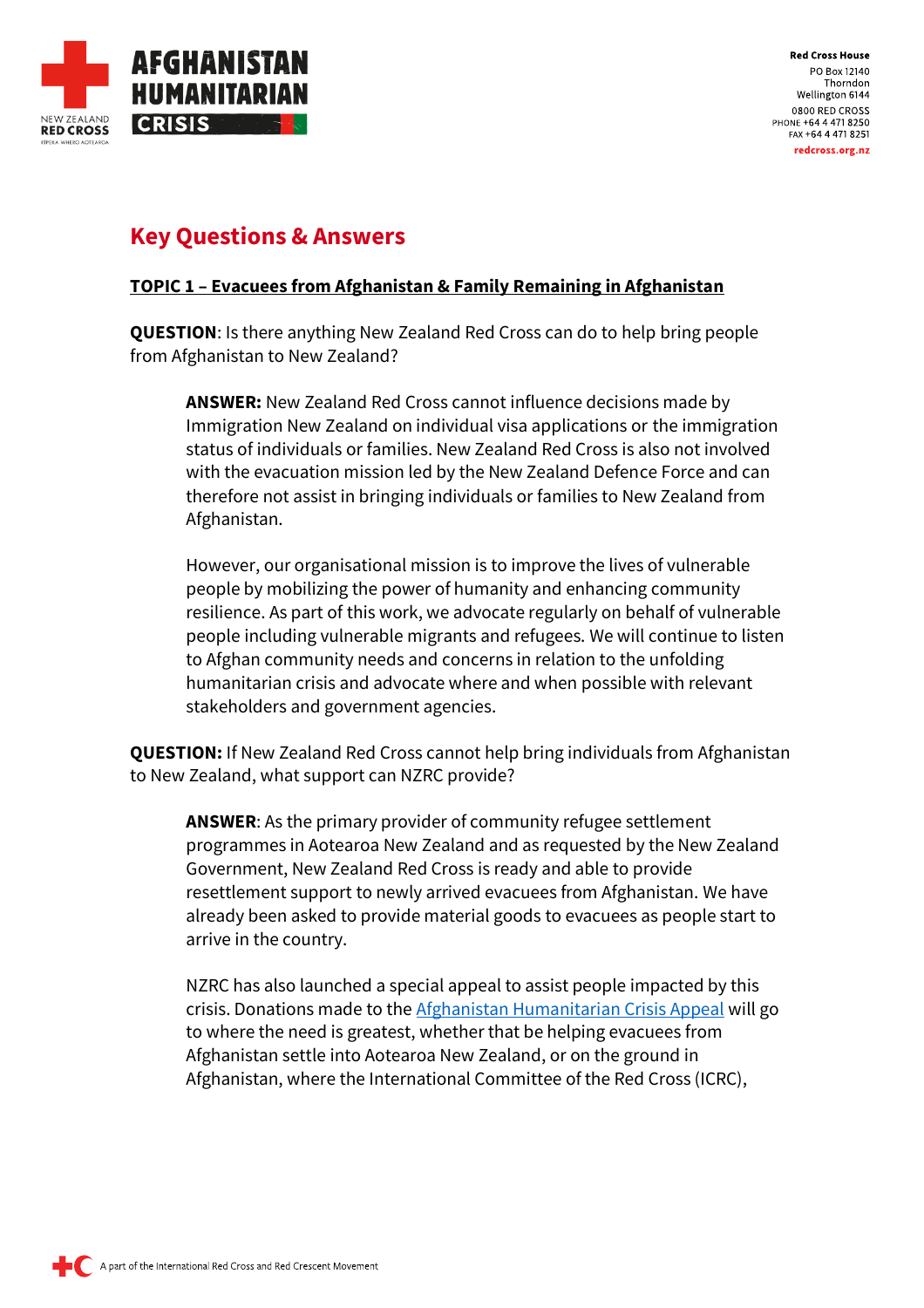

working closely with the Afghan Red Crescent Society, is on the ground providing urgent health and humanitarian assistance.

**QUESTION**: What are the International Federation of the Red Cross (IFRC) and the International Committee of the Red Cross (ICRC) doing to help people in Afghanistan?

**ANSWER**: The Red Cross and Red Crescent Movement has been supporting the people of Afghanistan for over 30 years. Afghan Red Crescent relief operations and health services continue in all provinces. With the support of IFRC, Afghan Red Crescent mobile health teams are delivering primary health services in remote districts, staff and volunteers are providing livelihoods support to drought-affected families, and life-saving relief is reaching displaced communities.

The International Committee of the Red Cross (ICRC) is responding by assisting the wounded and disabled, helping detainees maintain contact with their families, supporting hospitals, preventing violations of International Humanitarian Law (IHL) and supporting the Afghan Red Crescent.

**QUESTION**: Who should I contact for immigration information and support to help family members trying to leave Afghanistan?

**ANSWER**: UNHCR have a protection hotline and advice for those inside Afghanistan. Please see the following pages for more information: <https://help.unhcr.org/afghanistan/> <https://help.unhcr.org/afghanistan/support/>

You can also check the latest advice and information being released by MFAT here: MFAT - [Current Situation in Afghanistan.](https://www.mfat.govt.nz/countries-and-regions/middle-east/iran/new-zealand-embassy-to-islamic-republic-of-iran/eligibility-for-afghan-nationals-to-be-considered-for-resettlement-in-new-zealand) If your family member already holds a visa to enter New Zealand due to association with NZDF or other New Zealand Government agencies in Afghanistan, or has questions about relocating to New Zealand, you can email the Ministry of Foreign Affairs and Trade at: [VisaHoldersAfghanistan@mfat.govt.nz](mailto:VisaHoldersAfghanistan@mfat.govt.nz) 

Individuals and families living in New Zealand can also make contact with relevant Members of Parliament about their specific circumstances. A full list of New Zealand MPs can be found here[: www.parliament.nz/en/mps](https://www.parliament.nz/en/mps-and-electorates/members-of-parliament/)[and-electorates/members-of-parliament/](https://www.parliament.nz/en/mps-and-electorates/members-of-parliament/)

A part of the International Red Cross and Red Crescent Movement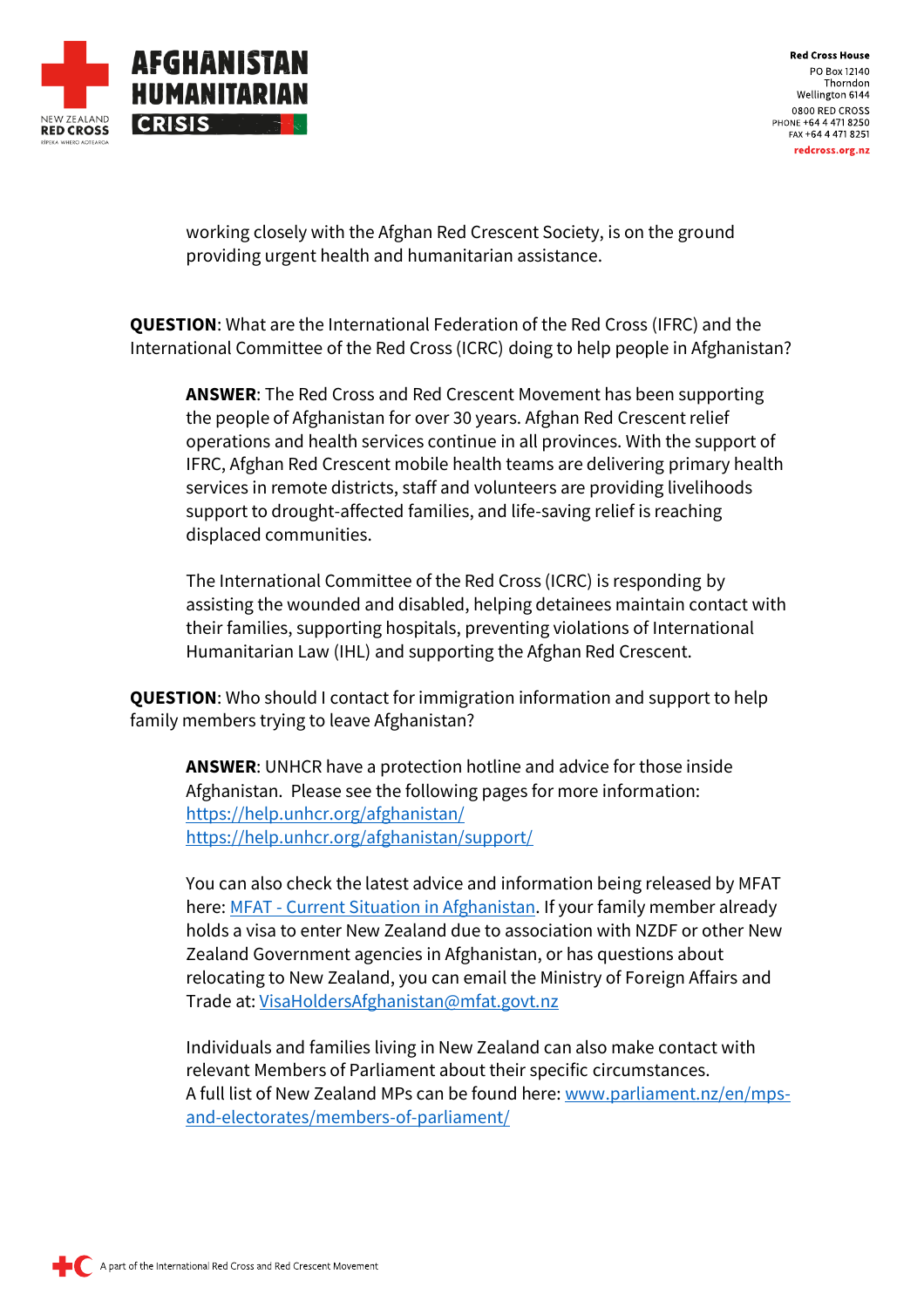

Information on how to contact a New Zealand MP can be found here: [www.parliament.nz/en/get-involved/have-your-say/contact-an-mp/](https://www.parliament.nz/en/get-involved/have-your-say/contact-an-mp/)

**QUESTION**: What will happen to evacuees after they exit MIQ in two weeks? What support will be available for individuals and families?

**ANSWER**: Immigration New Zealand is currently assessing what settlement needs evacuees will have as they leave MIQ and come into the community in New Zealand. Support will look different depending on the needs of each individual or family. We know that many evacuees are New Zealand citizens and permanent residents while others will be arriving to New Zealand for the first time. Immigration New Zealand will be working with other government agencies to address needs of evacuees. New Zealand Red Cross stands ready to provide support if and when we are asked to.

**QUESTION**: Some individuals and families who were evacuated on an emergency basis from Hamid Karzai International Airport in Kabul will be in New Zealand on Visitor Visas. What next steps will be taken for this group of people? What will happen after their temporary visas expire?

**ANSWER**: New Zealand Red Cross has not been involved in discussions with Immigration New Zealand around their intentions for Afghan citizens who arrive on short term visas. It is worth noting, however, that any foreign national on New Zealand soil can make a claim for asylum if they have a wellfounded fear of persecution if they were forced to return home. We know that Immigration New Zealand is currently meeting to discuss these cases. NZRC has not had an indication yet about what path Immigration New Zealand intends to pursue with Afghans who have arrived on temporary visas.

**QUESTION**: What support can be given to Tier 1 and Tier 2 individuals and families?

**ANSWER**: Tier 1 and Tier 2 refer to the different paths for family members being eligible for the Refugee Family Support Category (RFSC). This visa category allows for a small number of family members to be resettled in New Zealand each year, but it has been on hold since March 2020. At present Community Law is offering legal support to New Zealand citizens who were in the process of applying for and welcoming RFSC family members.

A part of the International Red Cross and Red Crescent Movement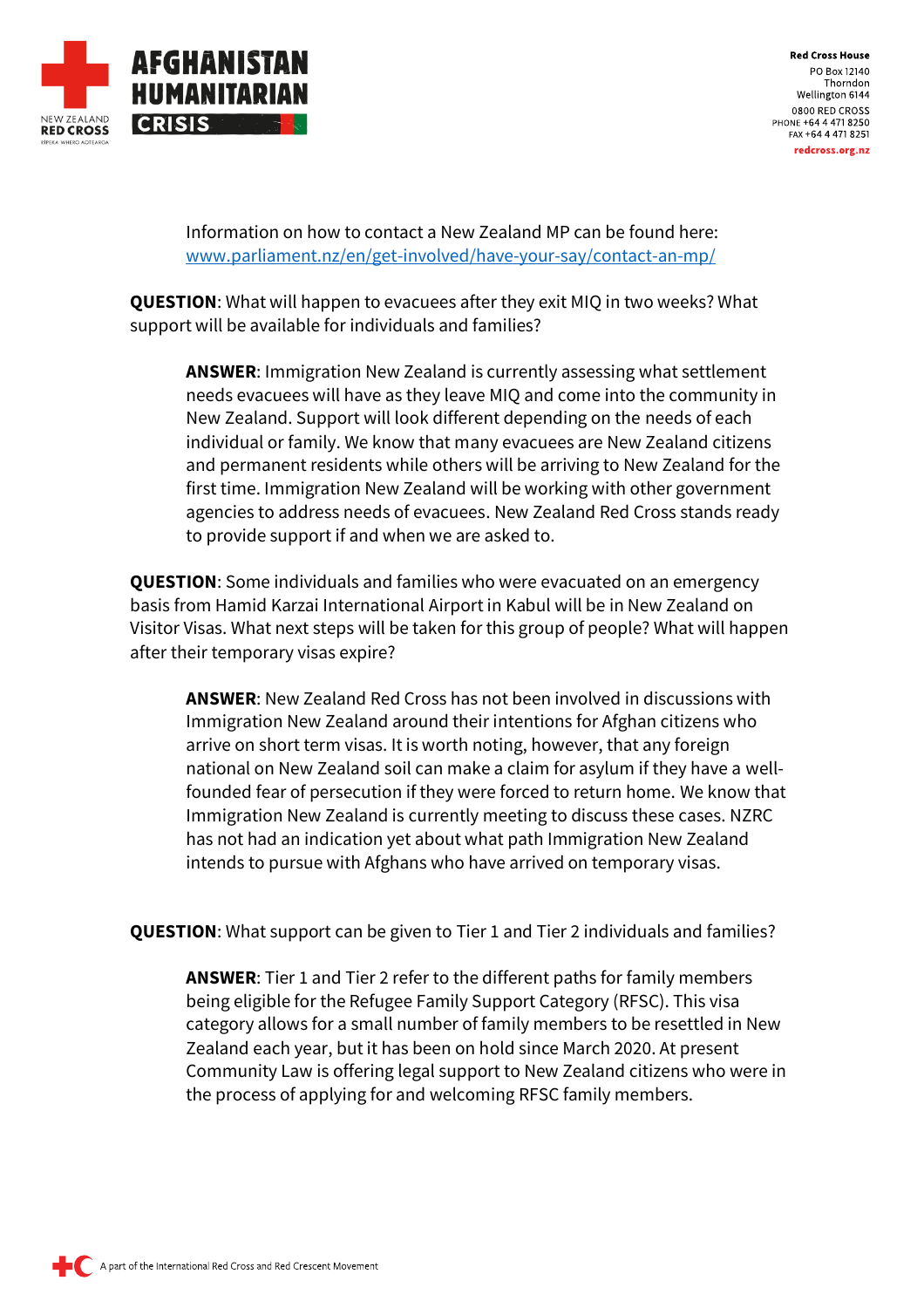

#### **TOPIC 2 - Restoring Family Links (RFL)**

**QUESTION**: What should I do if I have lost contact with family members in Afghanistan?

**ANSWER:** If you have lost contact with family in Afghanistan please contact the New Zealand Red Cross Restoring Family Links service via the online form on<https://www.redcross.org.nz/>Alternatively, you can email [familylinks@redcross.org.nz](mailto:familylinks@redcross.org.nz) and the team will respond to your query as soon as possible.

Please note: We are unable to assist with visa applications or to advocate directly to Immigration New Zealand for permission to bring family members to New Zealand. Please do not send us sensitive personal information and documentation unless advised.

**QUESTION**: Some people are missing or separated in villages and out in provinces and are not in Kabul, they also do not have a network connection – how can Red Cross help to find them?

**ANSWER**: People in New Zealand may encounter difficulties in maintaining contact with their families in Afghanistan at this time. Wherever you believe your missing family members may be please contact the Restoring Family Links service.

**QUESTION**: What happens after I make a tracing request through RFL?

**ANSWER**: After making a tracing request we will discuss the situation with you in person or by phone. If we are able to accept the case, we will gather further information about the missing family member(s) and the circumstances around loss of contact. We will take time to talk through who you would be happy for us to share information with. We understand that individual situations and protection concerns can be very sensitive. We will then send the enquiry to our colleagues at ICRC Kabul.

If they accept the case, they will begin to search for your missing family member. If the family member is found and wishes to have contact, we will pass on their contact details to you.